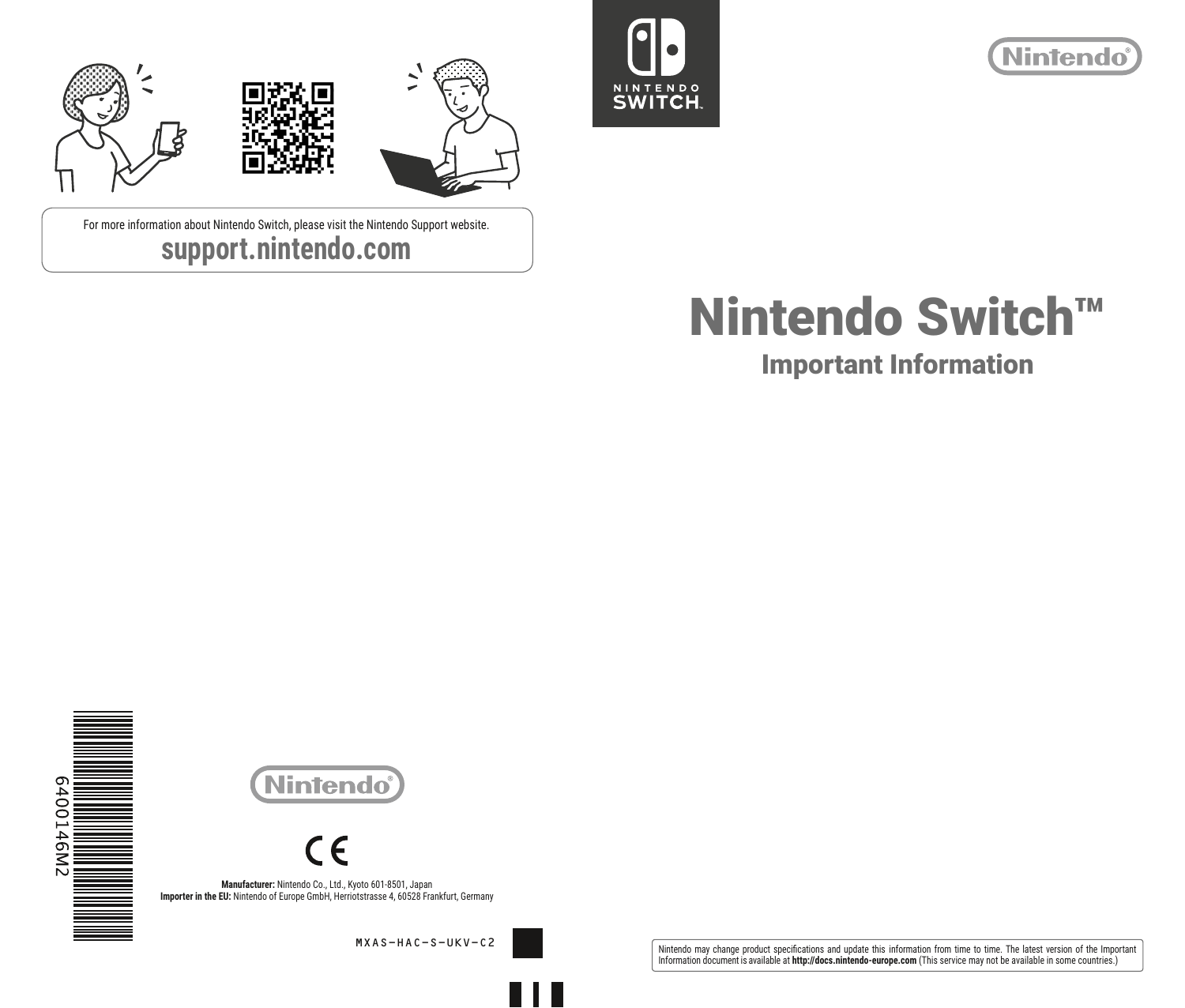

**Tabletop mode**





# **Health and Safety Information**

Please read and observe the health and safety information. Failure to do so could result in injury or damage. Adults should supervise the use of this product by children.

## **WARNING – Seizures**

- Some people (about 1 in 4000) may have seizures or blackouts triggered by light flashes or patterns, and this may occur while they are watching TV or playing video games, even if they have never had a seizure before. Anyone who has ever experienced seizures, loss of awareness or any other symptom linked to an epileptic condition should consult a doctor before playing video games.
- Stop playing and consult a doctor if you have any unusual symptoms, such as: convulsions, eye or muscle twitching, loss of awareness, altered vision, involuntary movements, or disorientation.
- To reduce the likelihood of a seizure when playing video games:
	- Do not play if you are tired or need sleep.
	- Play in a well-lit room.
- Take a break of 10 to 15 minutes every hour.

### **WARNING – Eye Strain, Motion Sickness and Repetitive Motion Injuries**

- Avoid excessively long play sessions.
- Take a break of 10 to 15 minutes every hour, even if you don't think you need it.
- Stop playing if you experience any of these symptoms:
- If your eyes become tired or sore while playing, or if you feel dizzy, nauseated or tired;
- If your hands, wrists, or arms become tired or sore while playing, or if you feel tingling, numbness, burning or stiffness or other discomfort.

If any of these symptoms persist, consult a doctor.

### **WARNING – Pregnancy and Medical Conditions**

- Consult a doctor before playing games that may require physical activity if:
- You are pregnant;
- You suffer from heart, respiratory, back, joint or orthopaedic problems;
- You have high blood pressure;
- Your doctor has instructed you to restrict your physical activity;
- You have any other medical condition that may be aggravated by physical activity.
- Persons who have an injury or disorder involving their fingers, hands or arms should not use the vibration feature.

## **WARNING – Batteries**

Stop using if a battery is leaking.

If battery fluid comes into contact with your eyes, immediately rinse your eyes with plenty of water and consult a doctor. If any fluid leaks on your hands, wash them thoroughly with water. Carefully wipe the fluid from the exterior of the device with a cloth.

■ The battery for the console/Joy-Con™ is a lithium-ion rechargeable battery. Do not replace the batteries yourself. The batteries must be removed and replaced by a qualified professional. Please contact Nintendo Customer Support for more information.

## **WARNING – Electrical Safety**

- Observe the following precautions when using the AC adapter:
- Use only the AC adapter (HAC-002) to charge the console.
- Connect the AC adapter to the correct voltage (AC 100 240V).
- Do not use voltage transformers or plugs that deliver reduced amounts of electricity.
- The AC adapter should be plugged into a nearby, easily accessible socket.
- The AC adapter is for indoor use only.
- If you hear a strange noise, see smoke or smell something strange, unplug the AC adapter from the socket and contact Nintendo Customer Support.
- $\Box$  Do not expose devices to fire, microwaves, high temperatures or direct sunlight.
- Do not let devices come into contact with liquid and do not use them with wet or oily hands. If liquid gets inside, stop using and contact Nintendo Customer Support.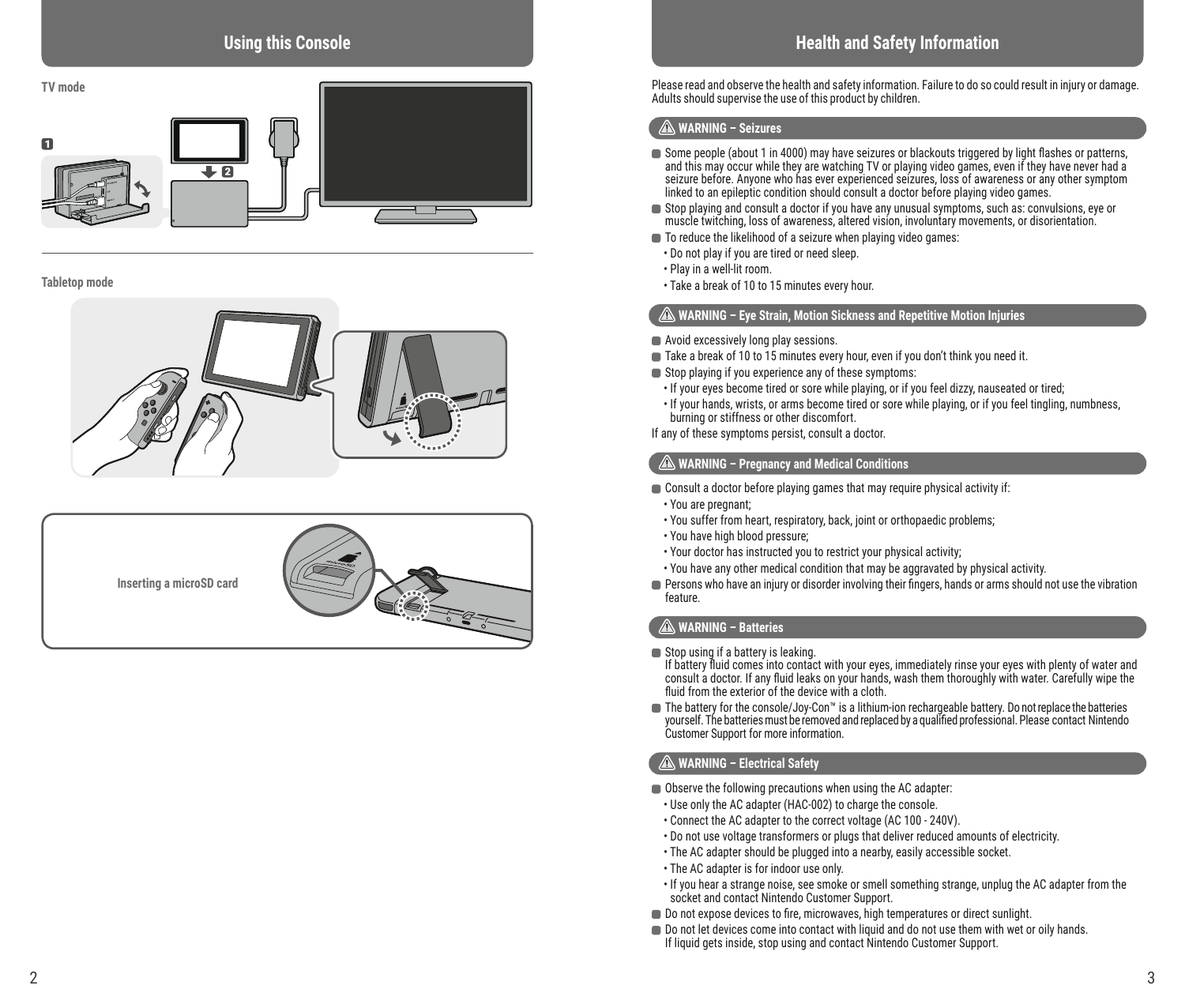- Do not expose devices to excessive force Do not pull on cables and do not twist them too tightly.
- Do not touch device connectors with your fingers or metal objects.
- Do not touch the AC adapter or connected devices while charging during a thunderstorm.
- Use only compatible accessories that have been approved for use in your country.
- Do not disassemble or try to repair devices. If devices are damaged, stop using them and contact Nintendo Customer Support. Do not touch damaged areas. Avoid contact with any leaking fluid.

### **WARNING – General**

- Keep this console, its accessories and packaging materials away from young children and pets. Small parts such as game cards, microSD cards and packaging items may be accidentally ingested. The cables can coil around the neck.
- Do not use this console within 25 centimetres (10 inches) of a cardiac pacemaker while using wireless communication. If you have a pacemaker or other implanted medical device, first consult a doctor.
- Wireless communication may not be allowed in certain places such as aeroplanes or hospitals. Please follow respective regulations.
- Do not look directly into the IR Motion Camera, which is located on the right Joy-Con controller. This can lead to impaired vision and other problems.
- Do not use excessive volume for headphones. This may damage your hearing. Keep the volume at a level at which you can hear your surroundings. Consult a doctor if you experience symptoms such as buzzing in your ears.
- Stop playing if you are holding the console or the controllers while charging and they become too hot, as this may lead to skin burns.

### **CAREFUL USAGE**

- $\Box$  Do not place the console in humid areas or areas where the temperature can suddenly change. If condensation forms, turn the power off and wait until the water droplets have evaporated.
- Do not use in dusty or smoky areas.
- Do not cover the console's air intakes or vents while playing to avoid overheating.
- $\blacksquare$  If devices become dirty, wipe them with a soft, dry cloth. Avoid using thinner, benzene or alcohol.



- **Be aware of your surroundings while playing.**
- $\blacksquare$  Make sure to charge the built-in batteries at least once every six months.
- If the batteries are not used for an extended period of time, it may become impossible to charge them.

Please make sure you read the Health and Safety Information page on the Nintendo Switch console once it has been set up. You can access this information from SUPPORT in  $\mathfrak O$  (System Settings) on the HOME Menu.

# **IMPORTANT INFORMATION FOR PARENTS Parental Controls**

**Nintendo Switch offers a variety of exciting features. However, as a parent, you might want to restrict certain things which you deem unsuitable for children. We have prepared special steps to enable you to make Nintendo Switch safe for your family.**

Nintendo Switch Parental Controls are available on the console itself and can also be controlled by an app on your smart device. During the initial setup of your console, you can select how you would like to set Parental Controls. Follow the on-screen instructions to finish setting Parental Controls.

On the console itself, you can use a PIN to set and change your desired Parental Controls settings. Your PIN can also be used to temporarily disable Parental Controls if you should wish to do so.

You can also change your settings at any time – even when you are away from home – using the dedicated app.

#### **Purchase Restrictions in Nintendo eShop**

In order to restrict Nintendo eShop purchases, you must associate your child's Nintendo Account with your Nintendo Account. Access your Nintendo Account on a smart device or PC to create an account for your child or associate an existing account with yours and set restrictions as you deem appropriate in the Nintendo Account settings.

**https://accounts.nintendo.com**

# **Using the Joy-Con Controllers**

Charge and pair controllers before using them for the first time. You can charge and pair controllers by attaching them directly to the console or using the Joy-Con charging grip (HAC-012) (sold separately). To charge the controllers fully when they are attached to the console, ensure that the console is charging at the same time.

When playing with a Joy-Con detached from the console, make sure to use a Joy-Con strap accessory.

To attach a Joy-Con strap accessory, match the + or – Button on the controller with the same symbol on the accessory. Slide the Joy-Con strap accessory onto the controller and lock it using the slide lock. Then, put on and tighten the wrist strap. Hold the controller securely and do not let go of it. Allow adequate room around you during gameplay. When you are done playing, release the slide lock before detaching the accessory from the Joy-Con. When attaching a Joy-Con to the console or attaching a Joy-Con strap accessory, make sure that you orientate the Joy-Con correctly and slide it into place until you hear a clicking sound.



# **Activating and Deactivating Wireless Internet Connection**

To activate wireless internet connection, go to INTERNET in  $\circledX$  (System Settings) on the HOME Menu and proceed to set up a connection.

To deactivate wireless internet connection in handheld or tabletop mode, hold down the HOME Button to enter Quick Settings, then set Flight Mode to On. Alternatively, in handheld or tabletop mode, start  $\ddot{\text{C}}$ (System Settings) from the HOME Menu, then set Flight Mode to On.

## **Disposal of this Product**

Do not dispose of this product or built-in batteries in household waste. For details see **http://docs.nintendo-europe.com**

# **Warranty Information**

To find out how to receive warranty information, see **support.nintendo.com**